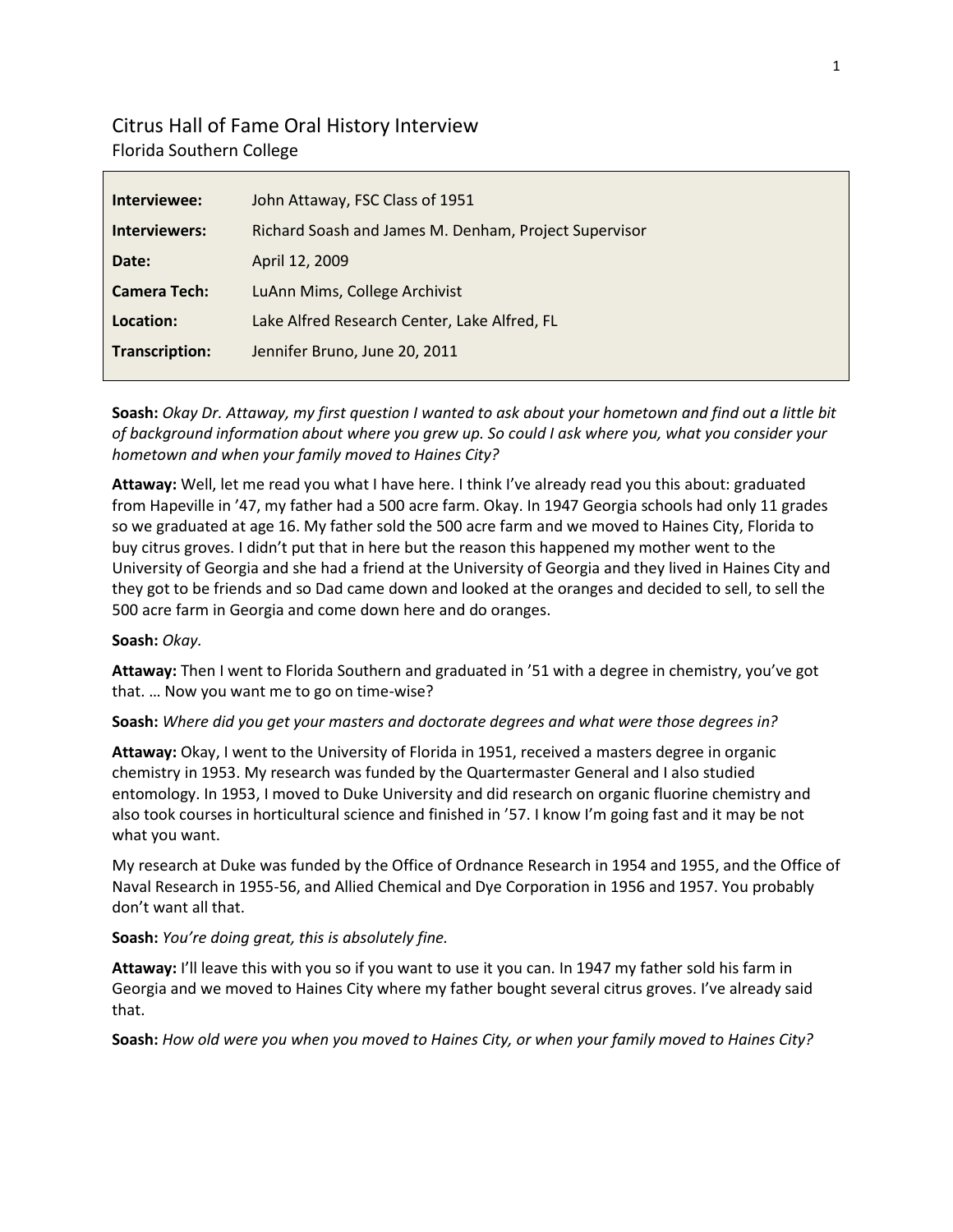**Attaway:** Ok, I graduated in Georgia at 16, and when I moved down here, when I was 17 I started going to Florida Southern. I did not live over there, I lived at home and drove back and forth. I lived over there in my senior year and that was the only one.

**Soash:** *That's good; thank you! According to your Citrus Hall of Fame biography, you joined the Citrus Research and Education Center in Lake Alfred in 1959 as a research chemist for the Department of Citrus.*

#### **Attaway:** Yes.

**Soash:** *Uh, coming out of Duke, how did you discover this job? … Or when you graduated, how did you discover this?*

**Attaway:** Well, as I mentioned the first year I went to work for Monsanto in West Virginia.

### **Soash:** *What was that name?*

**Attaway:** Monsanto. M-O-N-S-A-N-T-O. It's one of the biggest … biggest companies of that nature. And we were only there for a year, and we didn't particularly like it, as I mentioned to [James M. Denham]. [makes statement that he asks to be off the record]

#### **Soash:** *Lovely.*

**Attaway:** Don't put that in there or anything, but that did happen. And the way it was in the valley there in West Virginia the smoke and everything was just unbelievable. And we had a, we had our first son and at 2:00 in the morning and he couldn't stop coughing and coughing and coughing so we finally wrapped him up and we got in the car and we drove up to the top of the mountain and he quit coughing.

### **Soash:** *Wow.*

**Attaway:** It was just no place you wanted to live. It's better now, they've kind of cleaned the place up. But back in the '50s that was, it was a rough place to live. That's not what you want but you get me talking and I'll talk about it.

**Soash:** *Any background information, anytime you want to elaborate on the questions, is absolutely fine with us.*

# **Attaway:** Okay, alright.

**Soash:** *This is your interview and it only covers a limited extent of your life, so please elaborate.*

#### **Attaway:** Alright.

# **Soash:** *How did you discover the job in Lake Alfred?*

**Attaway:** Okay, we moved down here and I was looking around and the fact that my father was in citrus, they needed somebody here. In fact they called me up and I couldn't have been any more delighted. They said, "Would you come out and be interviewed," so I came out here and they interviewed me here even though at the time this was the Department of Citrus job and I got the job, just like that. It couldn't have been better.

#### **Soash:** *What were your basic responsibilities as a research chemist?*

**Attaway:** Of course, we were working on the fruit juice, mainly, for awhile. And I kept trying to write something here that would sound a little better. Let me see what I said. … Okay, there were several things on here that were on your other questions that don't fit now, let's see. Okay, from '59 to 1968 I worked in the laboratory daily five days a week and it was mainly on juice, juice research, and I've got some material here on juice research if you ever wanted it. It's a bunch of … international conferences that we used to go to.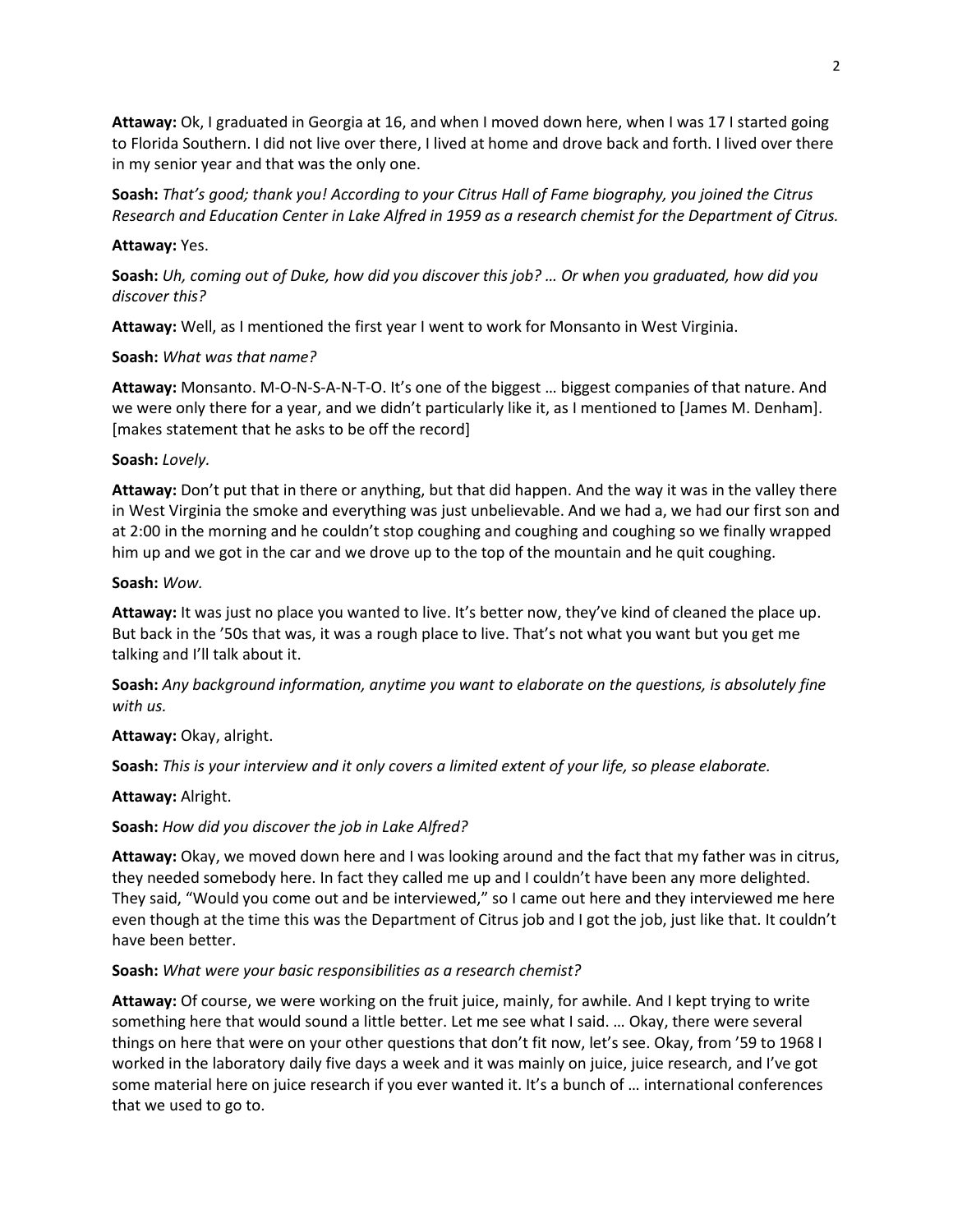So what did I say here? As director of research began in 1968. I had two offices in Lakeland and Lake Alfred. Two days in Lakeland and three days in Lake Alfred, except for when the Florida Citrus Commission had its monthly meeting; it was on Wednesday and I'd be in Lakeland. My average day in Lake Alfred included telephone, handling letters, writing, and meeting with the 19 or so Ph.Ds that worked with the Department of Citrus. And our research included laboratory fresh fruit harvesting and harvesting research in the field. That's not what you asked me but it's what I had written down.

### **Soash:** *No, that's fine.*

**Attaway:** I can go on. So in the laboratory … some accomplishments during the '60s included identification of some of the volatile components of orange essence, identification of alcohols and volatile organic acids of natural orange essence. There's about three more, and I don't know whether you want that in that detail or not.

### **Soash:** *Yes, please tell me some of the things that you're proud of from the '60s.*

**Attaway:** Okay, I've written them out here so I'll just give them to you. No point in me reading them again. Let's see … I became very active in attending the meetings of Florida Citrus Mutual, Florida Citrus Canners Association, Florida Citrus Packers, Indian River Citrus League, and the USDA laboratory when I …

### **Soash:** *That's great.*

**Attaway:** All of this stuff, I'll just leave it with you and maybe you can dig out what you want.

**Soash:** *For the purposes of the camera, I would actually prefer you reading off some of those technical accomplishments, in terms of even some of those scientific details that I wouldn't understand in terms of you telling me. I'm sure there are people who would watch the interview who would get a lot of that material.*

**Attaway:** That was what I started reading; I only had about five or six of them. You, you, you can't do them all because there's a darn many of them. [laughter]

**Soash:** *That speaks to your career.*

**Attaway:** I thought you asked me about patents; I got the stuff about patents. [holds up a packet of papers] And this was, I thought would be helpful, these are articles in refereed journals. And this starts in 1952 and goes around until, diddle diddle diddle diddle … 1980. Now these are … these are all technical publications.

**Soash:** *Well …*

**Attaway:** My name is on them, you can use whatever you want.

**Soash:** *Speaking of your patents, that was one of the questions that I was eager to have you elaborate a lot on in this interview, it mentioned, according to your Hall of Fame biography, it mentions a lot of your work with Seedy Atkins …*

#### **Attaway:** Yep, Seedy Atkins.

**Soash:** *… to develop the patents regarding the enhancement of citrus juices. Could you elaborate on your work with what you did with Mr. Atkins?*

**Attaway:** This, this, this is what … improved essence … what, there's four things here [points to paper in his hands] … Atkins and myself, and there were three separate patents for that one. Four-flavored citrus juice and energy, Atkins and myself, and there was a patent here and also a patent in Canada. And there's one here, another one here, there was two patents, and two patents here [referring to his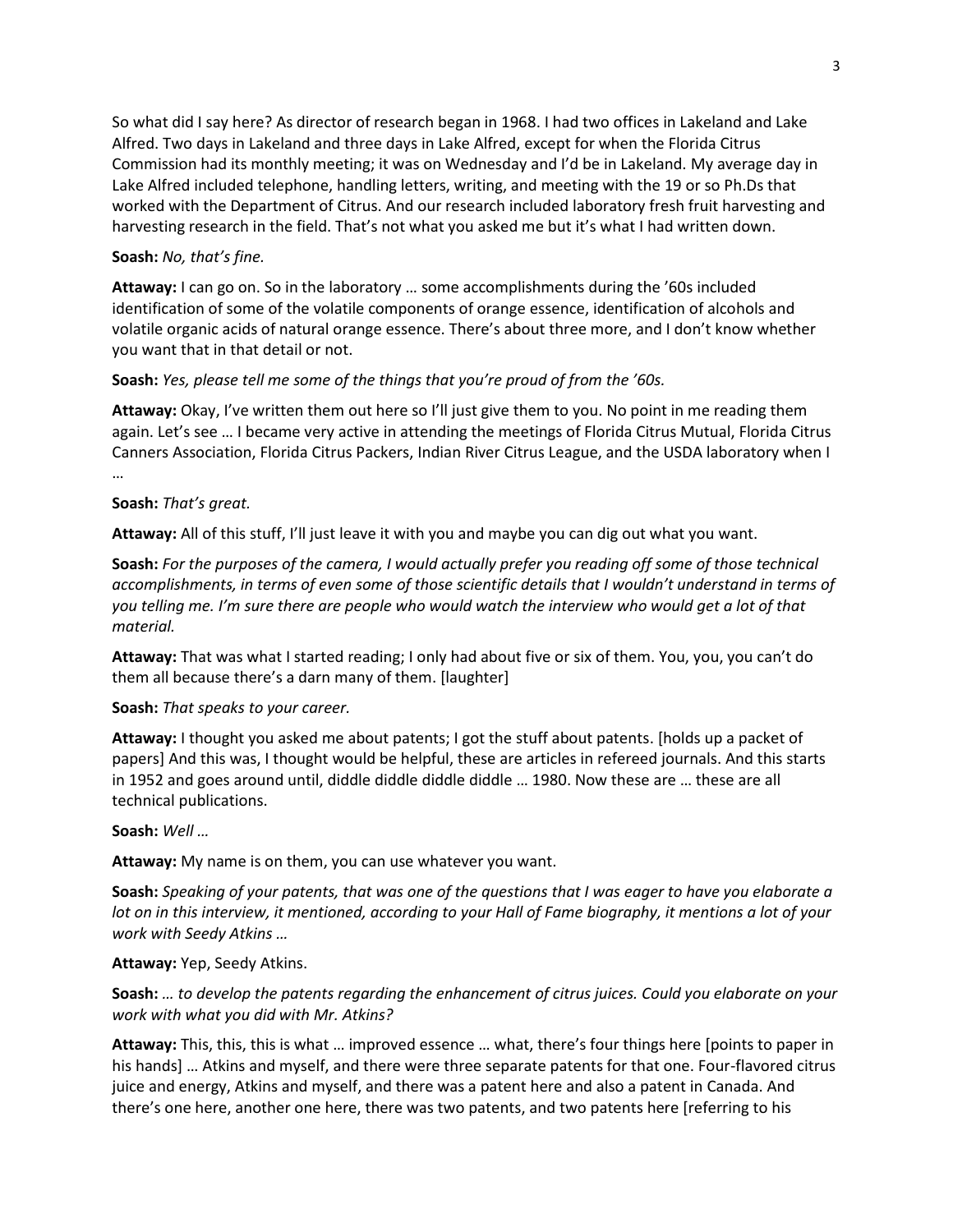papers]. Yeah, these was all far long enough that these patents, you know, have all [expired]. Several of them were used for a time. We were very proud of it, but that was back in, about, the late '70s early '80s. 'Course they got, that's all history. You could, this is for you.

**Soash:** *We're very interested in the history. For example, you improved the essence for enhancing the flavor of citrus juice. Could you talk a little bit about how you guys accomplished that?*

**Attaway:** Well it was all done in the laboratory right over here. We could walk over there if you ever wanted to. And, and I'll have to say that Atkins was the one that really … who was best at that. Because if you remember, McDowell, Moore, and Atkins were the three who patented the, the … well you know what he patented in 1948.

**Soash:** *So could you talk about like the high-protein citrus food, for example what that entailed, how much work it took, some of the scientific …*

**Attaway:** I'm, honestly, to be perfectly honest that was so long ago that I, I, I can't really tell you much about it.

**Soash:** *That's fine.*

**Attaway:** We're talking about 1975, 1980.

**Soash:** *I know, way before I was even born …*

**Attaway:** Were you? Okay.

**Soash:** *At your early years at the research center were there any people in particular that you really respected and looked up to?*

**Attaway:** Yeah, once again it was McDowell, Moore, Dr. Ed Moore, and another person, Dr. Jim Griffiths. I don't know whether you've ever met him. You, [gestures to James M. Denham] you I'm sure have met Jim Griffiths over the years.

**Denham:** *Well, is he related to John Griffiths?*

**Attaway:** No.

**Denham:** *Okay, okay, well …*

**Attaway:** Jim, Jim died about two years ago.

**Denham:** *Okay, okay.*

**Attaway:** He was about 90. Yeah, he had, he had a son that lived in Atlanta with Coca-Cola. And he, he would go up there to see his son. I just told him, "Jim, you've got no business going out on that highway and driving to Atlanta," and he just smiled and said, "John, they all come by doing about 75 and I just get right in there with them." [laughter] That's the way he was.

**Soash:** *What were some of the significant accomplishments of your mentors? In the, at Lake Alfred?*

**Attaway:** Mentors …

**Soash:** *Like McDowell and the people you already mentioned.*

**Attaway:** Okay, well McDowell and Moore of course had to do with the patenting, and there's a lot of stuff in here I believe [begins to look through his papers] …

**Soash:** *Whatever the key things are we would love you to just summarize them for us.*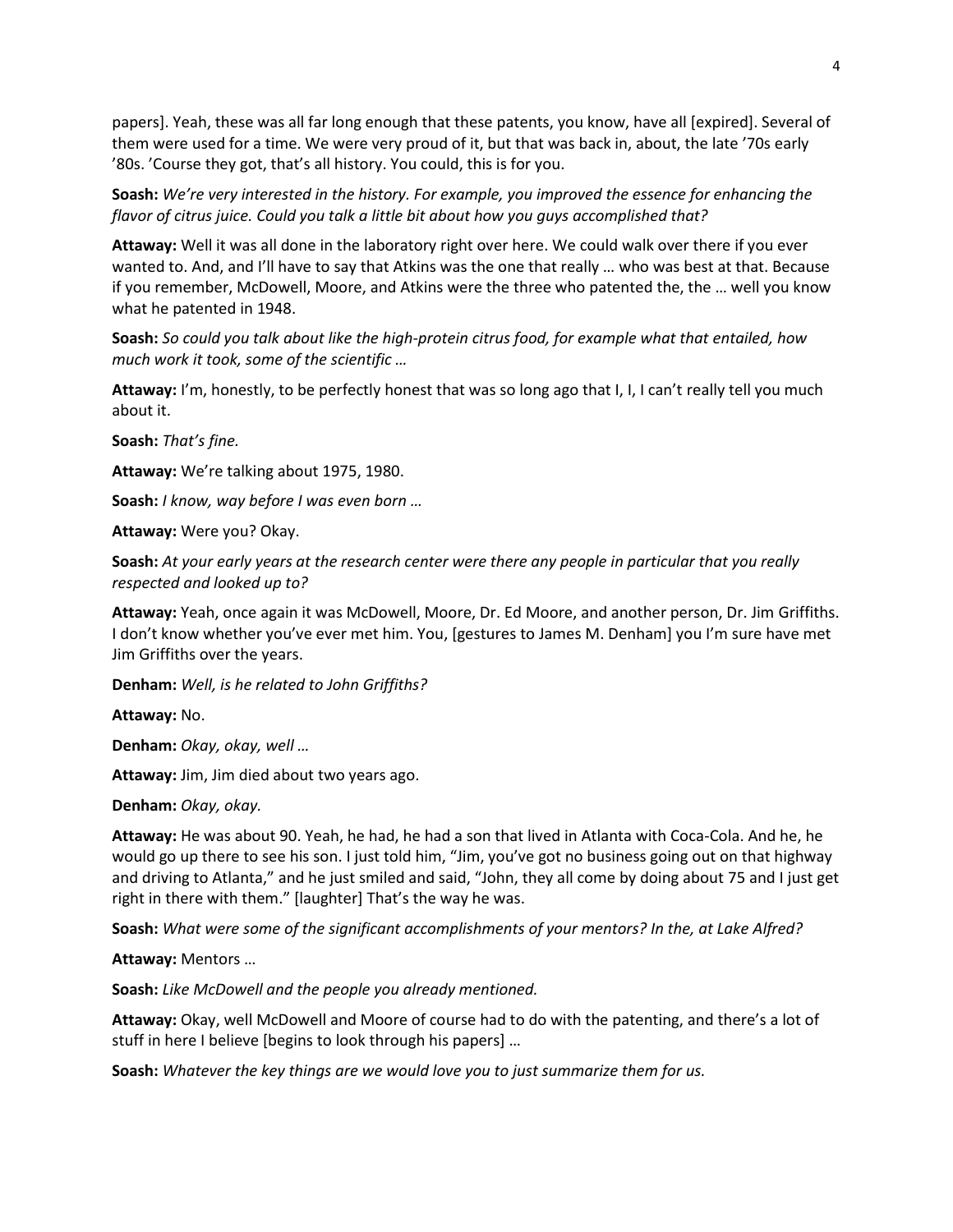**Attaway:** … Oh, what have I got around here anyway? So many of these things was just good research, but I'm just trying to find something that really … [reads through papers] … well this is one I presented at Los Angeles in '63.

**Soash:** *Even if we wouldn't necessarily understand it you can just read a couple of them off or whatever …*

**Attaway:** What I'd like to do is just make checks on the ones that I think you could use. [takes out his pen] So much of this is strictly being good chemists, and not necessarily … oh golly. Here's one of the orange and citrus components [referring to his papers] … I don't want to be … "Methods for the determination of oxygenated turpene, aldehyde, and ester concentrations in aqueous citrus essences." [title of a publication read from his papers] You could go read that. [laughter] That was in 1967.

**Soash:** *Can I ask you, what qualities make a good chemist?*

**Attaway:** Well I guess somebody that went to a good school and worked …

**Soash:** *Worked hard and devoted their careers to …*

**Attaway:** [nods head in agreement] … I don't know what to tell you about stuff like that.

**Soash:** *No that's fine.*

**Attaway:** Okay, what are we going to do now?

**Soash:** *Can I ask you about another one of your specific accomplishments?*

**Attaway:** If I had any. [laughter]

**Soash:** *In the 1970s I was really curious about your negotiations with Japan over the admittance of millions of dollars worth of grapefruit into their country. Could you describe that experience? That sounds like a very interesting …*

**Attaway:** It was very interesting. We went over to Japan, oh, half a dozen times I guess. And what I was doing really was talking to their people who were the same sort of thing as I was, and I got to know these Japanese guys, and we used to stay in touch, but as you saw how long ago that was. But that was mainly, that was just grapefruit. The, Japan would not let in, let oranges in, they wouldn't let tangerines in. But they didn't grow any grapefruit so that's really how we broke getting into Japan. Okay, you don't have any grapefruit; we've got grapefruit.

**Soash:** *That's interesting.*

**Attaway:** And that went on for a long time.

**Soash:** *Why did they not want oranges and tangerines?*

**Attaway:** Because they grew oranges and tangerines and they didn't want the competition. Yet they couldn't do anything about competition with grapefruit; they didn't have any. That was very interesting. That went on for about 10 years that I was involved in it.

# **Soash:** *How did you finally get them to admit the grapefruit? Just because you helped them see that there was not any competition that they had domestically?*

**Attaway:** Well the main thing we had to do when I was in with the chemical-type people over there, they were looking as hard as they could to find something they didn't want in the grapefruit, and we had to do a lot of grapefruit research and so forth to get to the point that they really could not say no without being, I'd have to give bad words. [smiles] But their people at my level were all very nice about it, but you got up into some of the other people in government, they were hard to work with.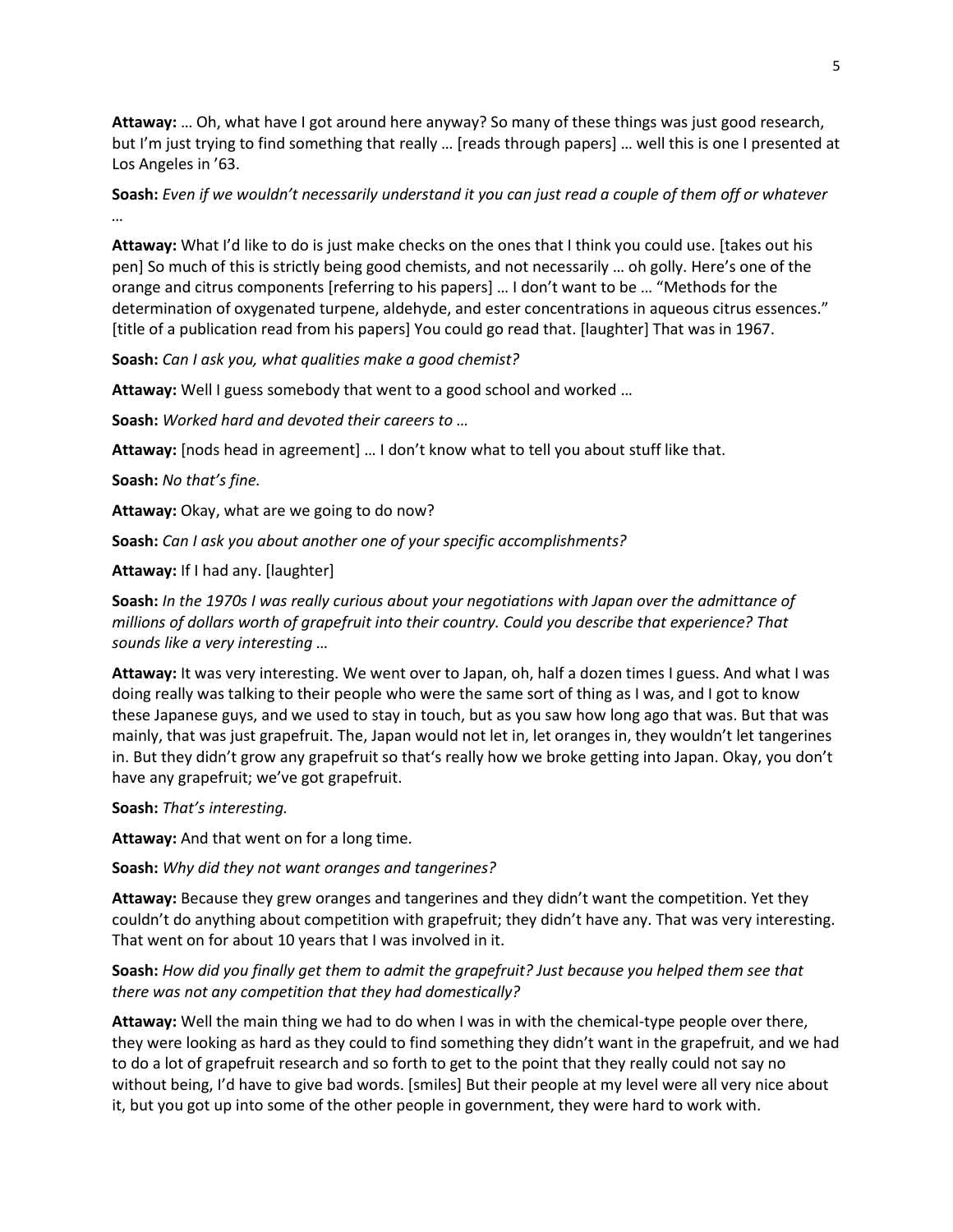**Soash:** *So did this run contrary to what many of the people in Japan may have wanted with more of a variety of fresh produce?*

**Attaway:** I think they liked to have a, have a grapefruit.

#### **Soash:** *Who doesn't?*

**Attaway:** Well a lot of people don't. You know it went down to only about 19,000 each year?

#### **Soash:** *What's the reasoning behind that?*

**Attaway:** Well, so much, so much of the grapefruit is grown over on the east coast, and so many of those groves, that area over there is development, development, development. It's like [St.] Lucie County would have a lot more grapefruit than the other places in Polk County is probably trice.

**Soash:** *So Polk County is a big area for growing grapefruit?*

**Attaway:** Yep. Polk County is still the largest county in terms of how much, how much citrus is grown here. But if you look at the map Polk County is by far the largest county.

**Soash:** *Right.*

#### **Attaway:** Which helps.

**Soash:** *Could you tell us about your interaction with citrus growers themselves? Obviously as a chemist you would have to interact with many of the high-level or even middle-level, low-level growers.*

**Attaway:** Well back up a little bit. See my father got into it and he became on the board of directors for Haines City Citrus Growers' Association … and after he died I got on that, and the CGA. But as a grower myself I knew a lot of growers personally … around the state, everywhere, where a lot of people that worked here, in situ and so forth did not have the, were not able to know as many growers as I did just because I was a grower.

#### **Soash:** *Right. It makes sense.*

**Attaway:** And the same thing in California. We used to go over there; I'd go out to California about twice a year and go to Riverside and all these various places out that way. Riverside, I did a lot of research down at Riverside. And there were several other places that we'd go to every year. And we got to … some very nice friends over there. I still send e-mails to California even though I, I'm not here … well you know. Whatever.

# **Soash:** *But you'd say that was a big part of your job interacting with the various growers around the state?*

**Attaway:** Yes, and to, to, to a less extent to Texas. We didn't go to Texas very often because they're kind of small. And one time we went to Louisiana. I don't know whether you knew or not but if you go on down the river from Louisiana to platinum … [Plaquemines Parish] … I'm trying to get the name of it, that part, but they do grow citrus down there. Now they, whenever the big hurricane came through, Katrina, what, whatever it was called it just about wiped them out but they're slowly coming back.

# **Soash:** *I've read that you've established the medical and nutritional research program in the early 1970s. What were some of the goals of this program that you established?*

**Attaway:** That's a good question. What it kind of amounts to is … we had to have our chemistry of what we were making because there are always people out there, who are competitive to citrus, and so we got through, we put together this group, wish I could give you a bunch of names … and people from Harvard and other places that, that worked with us and for us.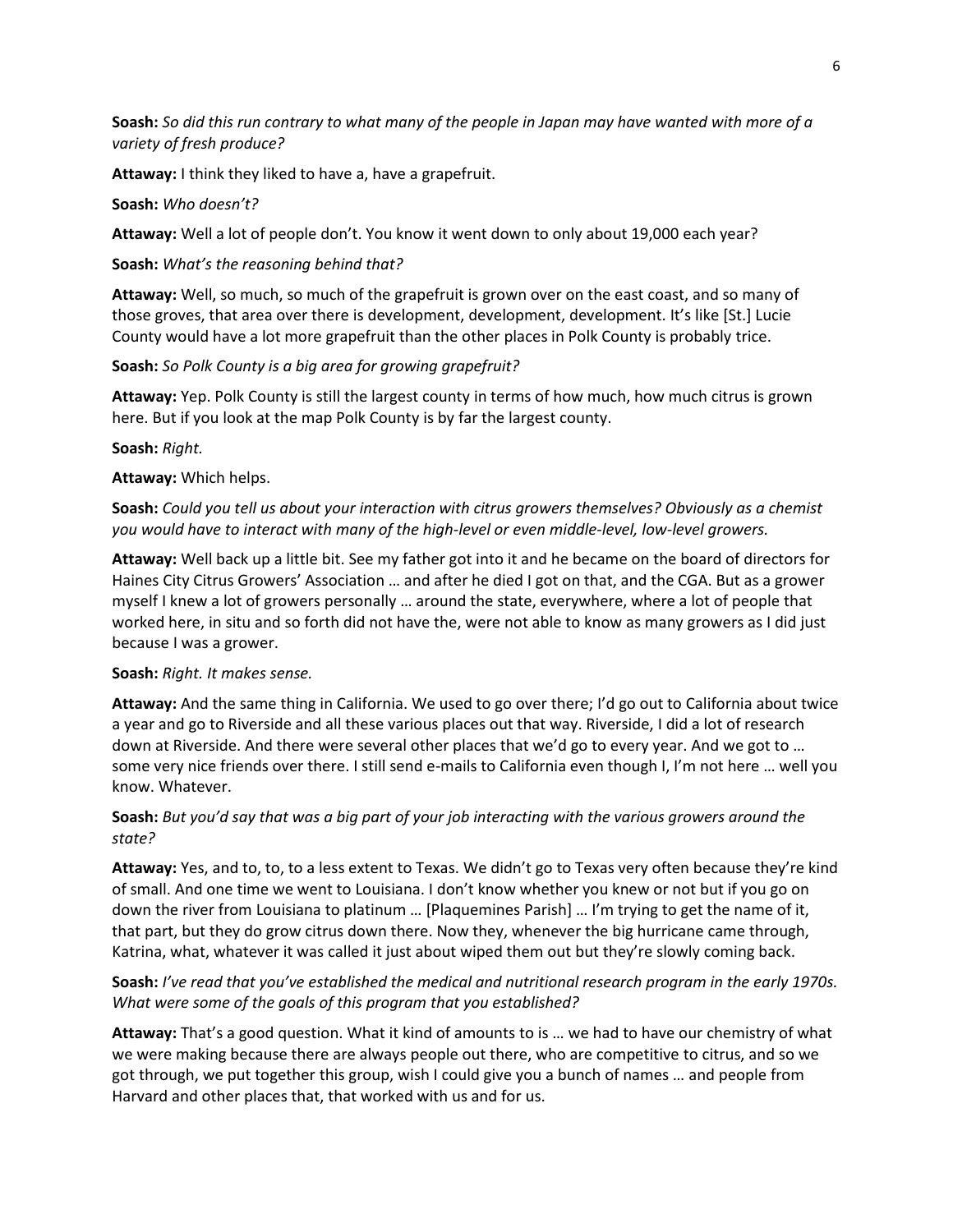And the same thing up in Canada because we shipped in Canada. So we had to have a good scientific person in Canada who, who was with us. That's what it really came down to. It's sort of a competition thing. There was always somebody out there that would say that a Florida this and that was no good, and it was usually somebody who didn't know nothing!

**Soash:** *And you had to prove them wrong.*

**Attaway:** [nods head in agreement] We had to prove them wrong, yeah. That's been going on for years, in fact there's a, there's a group now, and I had brought something on that and I may have left it at home because I grabbed everything at the last minute … I'll have to look around … no, I don't think I brought it. But Health and Human Services is one that, I'm still president of that over in Lakeland.

**Soash:** *That's really cool.*

**Attaway:** Yeah, but we don't meet very often. Anyway …

**Soash:** *How did you go about accomplishing this research? Like was this an ongoing aspect of your job here at Lake Alfred, or …*

**Attaway:** Yeah, it got to the point where I was no longer doing very much in the lab anymore with my own hands. But we did have 19 Ph.Ds here at that time. Today they've got five, tell me that. They started backing off … who was the guy who used to be up at Tallahassee? [looks at camera] Say something.

### **Mims:** *In what capacity?*

**Attaway:** Okay, okay, well they brought him … director of … he was the Agriculture Director in Tallahassee.

**Denham:** *Doyle Connor?*

**Attaway:** No, Doyle Connor was good.

**Denham:** *Okay.*

**Attaway:** He was one of the best. This guy came along later.

**Denham:** *Later, hmmm …*

**Attaway:** And they got him over at the Citrus Commission and, I don't know, once he got there the whole thing, as far as we were concerned … things began to go down, down in a hurry.

**Denham:** *Not Ken Keck?*

**Attaway:** No, Keck, Keck is alright. Oh …

**Denham:** *Now were these people in that capacity? In say, Keck's position?*

**Attaway:** Keck … as I remember … it was after I retired I think Keck came in and then, then later on he came, they got rid of this guy that I'm telling you wasn't any good and then they put Keck into that job.

**Denham:** *Okay, I think I, I think I know who you're talking about but I can't remember.*

**Attaway:** Yeah, he lives down in Bartow …

**Mims:** *He's not in the Citrus Hall of Fame, is he?*

**Attaway:** [smiles] No, never will be. [laughter]

**Mims:** *I was just checking that.* [laughter]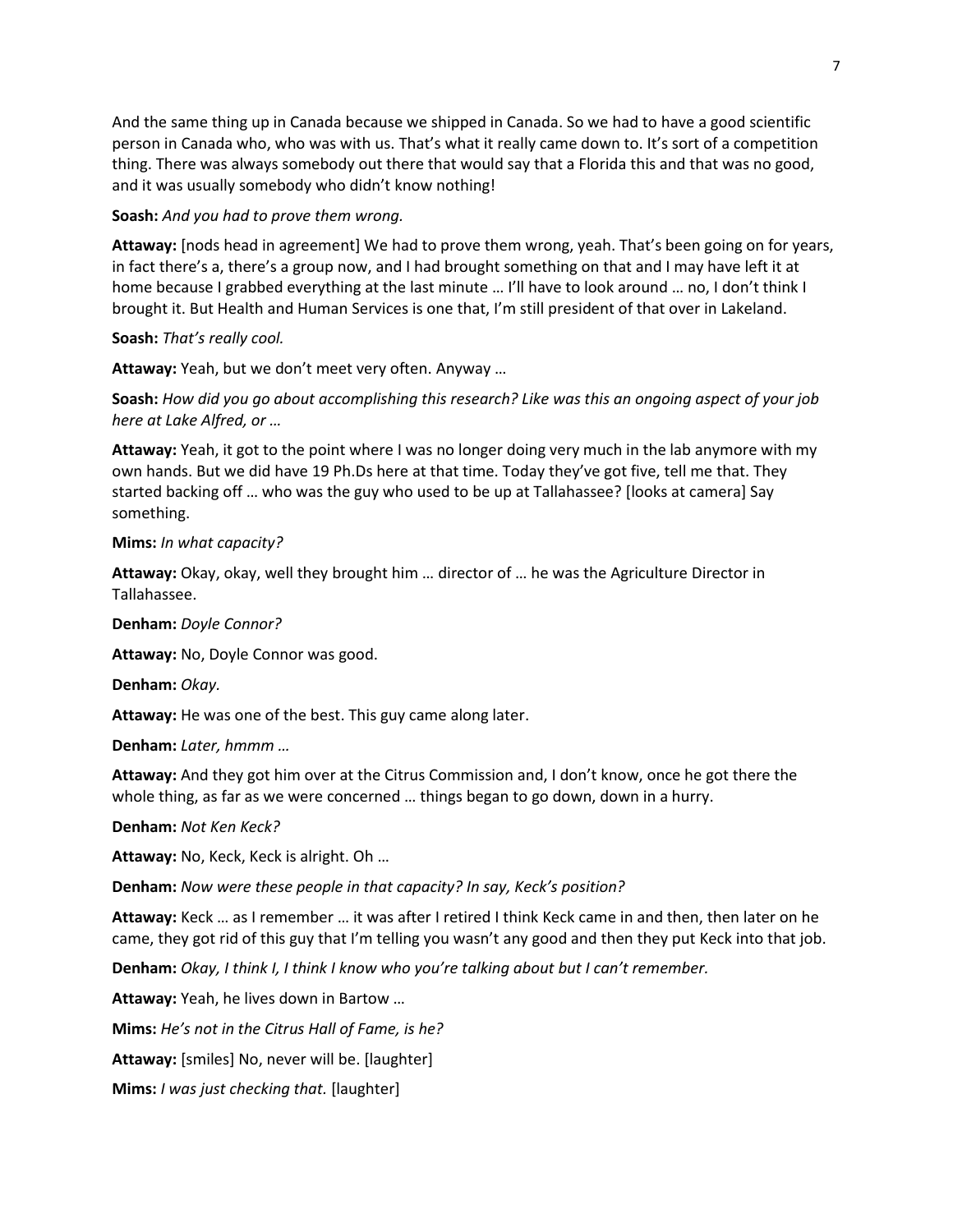**Soash:** *Was there anything else on that topic you wanted to …*

**Attaway:** I don't think so.

**Soash:** *Okay, this is on more personal, from a more personal point, but I wanted to ask you details about your farm and your work with citrus as a grower, not necessarily as a chemist.*

**Attaway:** Okay, the groves are in Haines City CGA so they do the field work. But mostly what I have are tangerines. I mean I've got some oranges and I've got some grapefruit but the thing that's, that I … if I make any money it's usually on, on tangerines. In fact there's, all four of my children went to Duke and I paid for it out of that tangerine grove.

**Soash:** *Oh, that's interesting.*

**Attaway:** I couldn't today, because you know the things that are coming from …

**Soash:** *Brazil?*

**Attaway:** No, from the other side … Spain … they don't have the … see here, we get, we get things in the fruit that they don't have in fruit. Now I'm getting into having a hard time talking.

**Mims:** *What variety of tangerines?*

**Attaway:** Mine are the ones that mature in the front, Murcotts. Yeah.

**Soash:** *You're the president of your own company, correct? Or the Florida Citrus Consultants International in Winter Haven?*

**Attaway:** I, I was. We have closed but I was president of it. But we, we, we're not, we just put it down because we're not getting any work.

**Soash:** *What, during the best times of that company what was the purpose or the goals?*

**Attaway:** Okay, we were just furnishing experts in different areas. Like we had one guy who was an expert at harvesting. Somebody else, Bill Grierson, was an expert at handling fresh fruit, that sort of thing.

**Soash:** *Okay, we're going to take a break for now and then come back.*

[break in taping, then taping resumes]

**Mims:** *And we're on.*

**Soash:** *Okay, it sounds like you've had a lot of extensive travel experience outside of the United States. Could you detail your experiences in Brazil, for example, as one of the places you've gone, or what the citrus industry is like in Brazil?*

**Attaway:** Well the citrus industry in Brazil is larger than it is here. And what has happened here, remember, is that Florida does not produce near as much citrus as it used to. Fact is I think we only have about a hundred and fifty thousand boxes this year of oranges, 19,000 of grapefruit. It's never been that small. You see what's happened now, I used to love to drive from Haines City up [US Highway] 27 all the way up to all the beautiful groves. Well of course the freezes in the '80s did so much damage there and then now the development that the, you get up into Lake County which used to be about the second largest county in Florida for citrus, it's one of the small counties because it's all developed.

**Soash:** *So that's one of the big changes you've seen over your time in the citrus industry.*

**Attaway:** [nods in agreement] Yeah.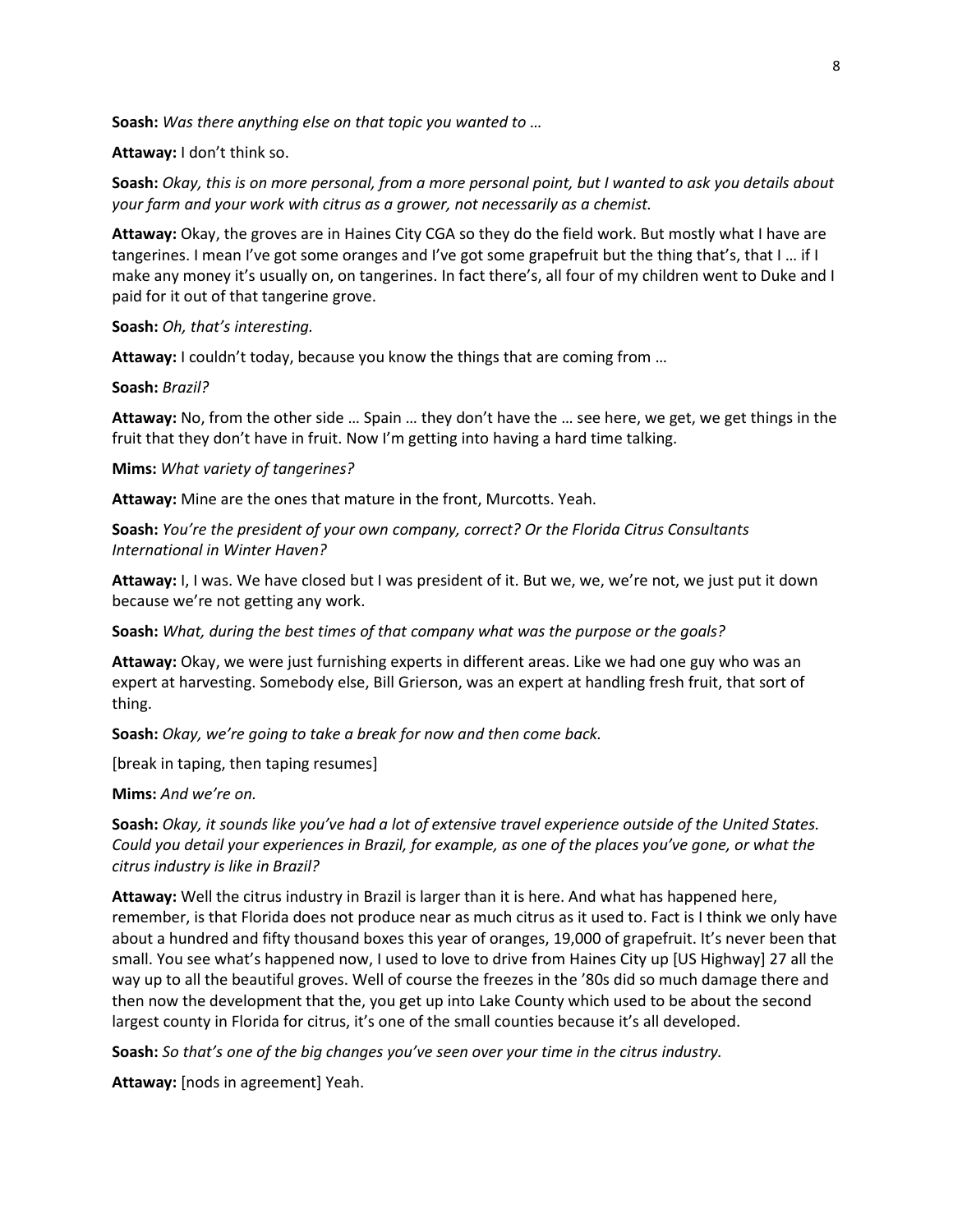# **Soash:** *Would you talk a little bit about some of the other big changes you've seen over the course of your career?*

**Attaway:** Yeah, in fact as I had written up something here on it [gestures toward his papers] is … at one time citrus was growing all the way up to Gainesville. What, what's the, I'm trying to say the name of the county, I've got it somewhere. What, what, what … do you guys know the name of the county?

#### **Denham:** *Well Alachua County …*

**Attaway:** Alachua. Alachua County, and then you get on down into Lake County and some of the others. The first thing that started that was an enormous freeze in 1962.

### **Soash:** *Okay.*

**Attaway:** I mean it was bad. And it did so much damage from here north that a lot of the growers here went down to south of Lake Okeechobee and, whatever was that name of the town down there and started planting. That was in '63, '64, along there.

**Soash:** *So that was a big shift from the north, northern areas of Florida down to the southern …*

**Attaway:** There, then that. And of course it really went after we had freezes in '81, '82, '83, '85, and '89; we thought it never would quit freezing. So then they started, like a tremendous change down there. What's, what's the county … come on you guys know some of the counties …

### **Mims:** *South of us?*

**Attaway:** Yeah, all the way down, all the way down there.

### **Denham:** *Collier County? Hendry County?*

**Attaway:** Hendry, yes, I was trying to think of Hendry … and then, then on south of there even, all the way down to Naples, you know. What county is that? I mean, I should know …

# **Denham:** *Collier, that's Collier I'm pretty sure.*

**Attaway:** Like I told you … [finds the paper he was looking for] okay let's see … a major change in the industry follows the 1962 freeze which is a serious setback to groves in Alachua, Marion, Putnam, and other northern counties. As a result, the first major citrus production began in Hendry and adjacent counties. The five major freezes … I've named them, resulted in additional movement of groves to Hendry County which is now one of the three largest producing counties. Groves also increased in Lee, Collier, Glades, and Charlotte counties in the south. That was a page.

# **Soash:** *Right, so a lot of shifts occurred with freezes obviously. What shifts in technology did you see during your career?*

**Attaway:** Okay, here in Polk County we tended to … used to start it off with, we would only have 60 trees to the acre or something like that. And of course we'd have more than that. But down there they started off and a lot of them have as many as a hundred trees to the acre down there.

# **Soash:** *Okay. Were there any changes that you've seen at the Lake Alfred Center here over the years? In terms of number of employees, or the type of employees?*

**Attaway:** Okay, as you know Gainesville, down here, this is the University of Florida and they were always nice about letting the Department of Citrus be here. And they still, they may have a slightly fewer people with the University of Florida, with, I told you, what the Department of Citrus has gone down into. But they have some very good people here, believe me. It's a very good size.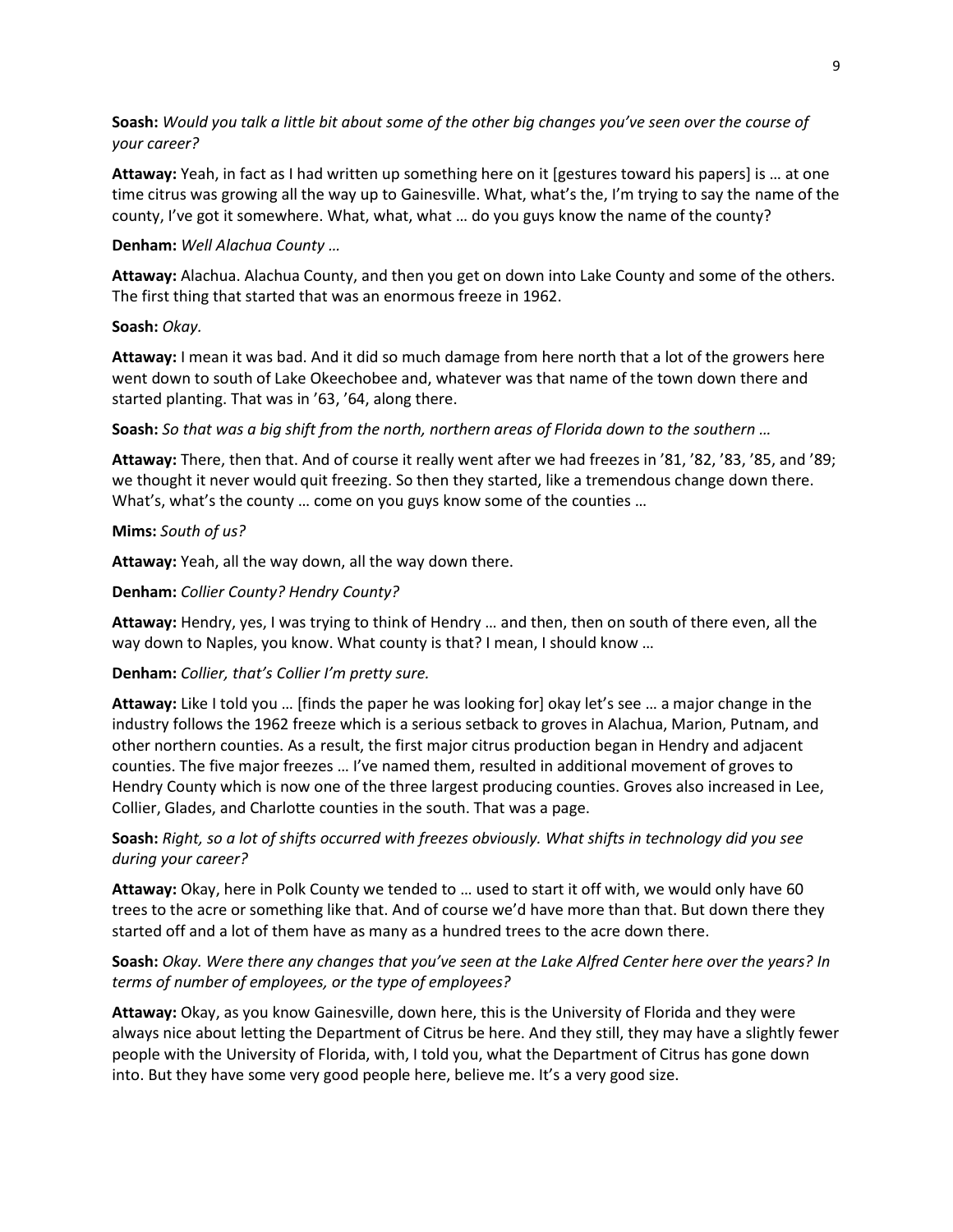**Soash:** *Going back a little bit to your work in Brazil, what could you tell me about the citrus industry down there? What was it like, what were the people that controlled the citrus industry like?*

**Attaway:** Well most of the ones, I didn't see the really, really rich people, but I met a lot of their employees, and down there water is a problem. They don't have very much water.

#### **Soash:** *I didn't know that.*

**Attaway:** I only went to one grove that had a little bit of a lake and they would water from out of the lake. But mostly they, one reason that they grow so many trees per acre is that they won't have as many oranges because of the lack of water. But they have more trees.

### **Soash:** *So how do they deal with that lack of water?*

**Attaway:** Just how you deal when you don't have any water. And … I had a lot of pictures that I took down there but I don't even know where they are anymore or I'd let you have them. But they have enormous processing plants down there, that processing plant is much larger than processing plants up here.

### **Soash:** *Why is that?*

**Attaway:** Because they have so, so much fruit to process. See they're producing twice as much fruit as we are now. I'm guessing, something like that.

# **Soash:** *Is that a threat to the Florida citrus industry?*

**Attaway:** Well it has all along. Now, one the things that I enjoyed the most in the '70s and early '80s, we were selling a lot of juice in Europe, and then we had some, a deal with them that they had to handle it the way we wanted it handled. So I got to go over there at least twice a year, and most of it was out of Iceland, Norway, Sweden, Finland, and the other one … Denmark, was where most of it went. And I really enjoyed going over there; I got to know a lot of people and they were doing everything well. Then all those freezes hit in the '80s, and we couldn't possibly have enough juice to give them, to give to them. So the Brazilians came right in and took it over and they've had it ever since.

# **Soash:** *That's really interesting because in your biography for the Florida Citrus Hall of Fame it didn't mention your work in Europe, for example, so that's a great aspect of this interview that you're letting us know what you've done in other parts of the world besides just Japan.*

**Attaway:** Well mainly … I would just go in and go into that plant and just make sure they were doing it like they were supposed to do. And it started off that … I was supposed to let them know I was coming. Well that didn't really make sense to me. I got where I would just turn up when I wanted to turn up. There was never any, there was never anything, little things would happen.

# **Soash:** *What were some of those little things that came up that were unexpected or that weren't so great?*

**Attaway:** Maybe the juice was not as strong as it was supposed to be. Maybe somebody had added a little too much water or something like that.

**Soash:** *So you made sure that regulations were …*

**Attaway**: That regulations were being … yeah.

**Soash:** *And making sure that it was the same quality or the same amount that it needed to be.*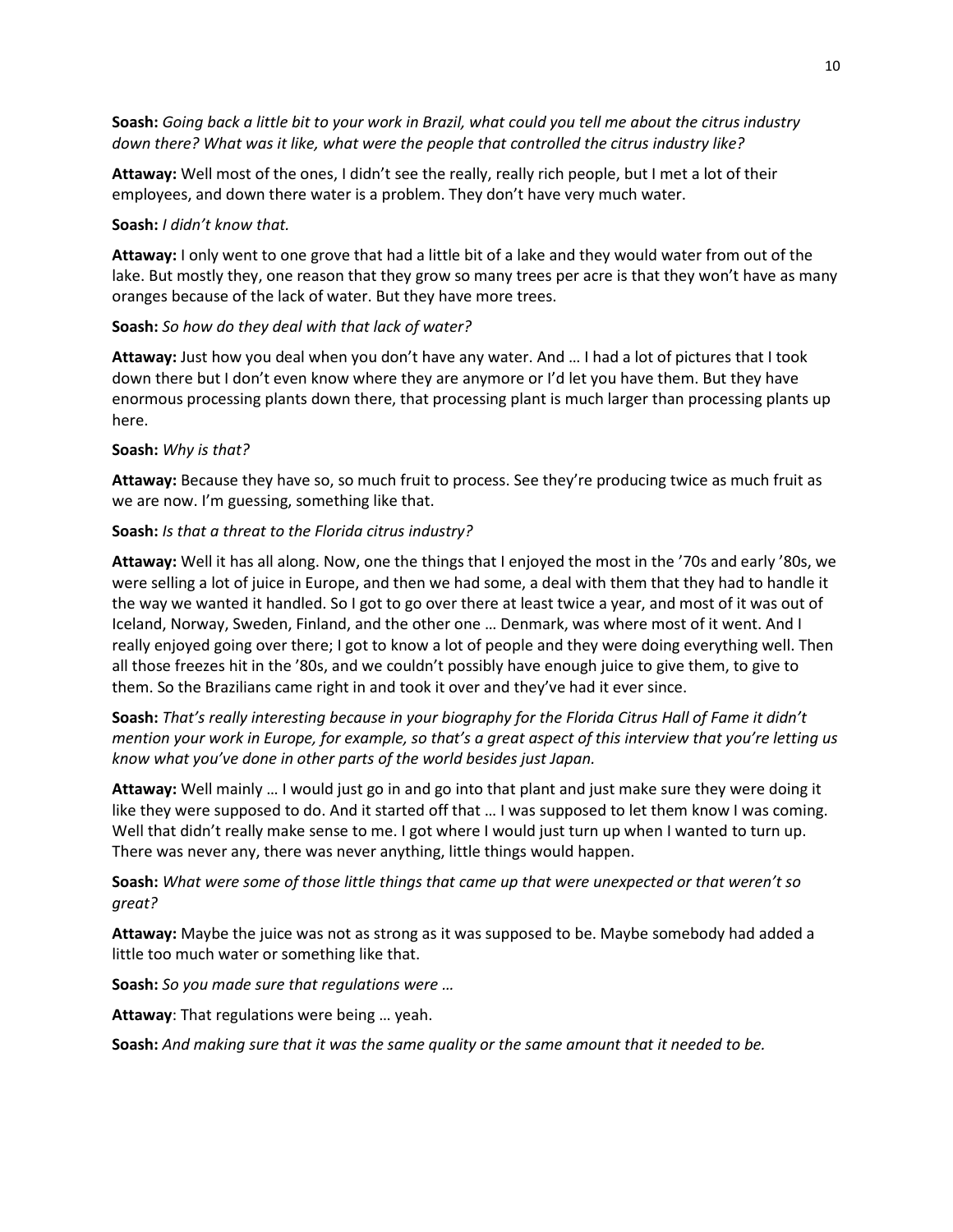**Attaway:** Yeah. And that was, mainly just in the '70s. By the time we got to the '80s and all the freezes hit … So that's been now, most of '80s, and '90s, and up to now … so that was, say 25 years ago that I was doing that.

**Soash:** *I know Florida obviously had to deal with freezes; did Brazil ever have any kinds of weather problems that hurt their production?*

**Attaway:** Well in Brazil it's … further south you go the colder it gets. And the area of Brazil with, where the groves are, they might have it a little bit cold but nothing like we would. Now there were some other people that I never got to meet down further south that maybe had some cold. And it goes on into Argentina; all the citrus grows in Argentina.

**Soash:** *Okay, I didn't know that.*

**Attaway:** Yeah.

**Soash:** *That's interesting. Did you ever work with the United States federal government or have to testify before any of those committees?*

**Attaway:** I mean, we worked with them. I, I, I don't know that … testified. I try to think I probably have. Now, but of course we work with the USDA people from year to year, and the USDA people have a lab over in Winter Haven.

**Soash:** *Tell me more about that. What was your interaction with the USDA … people? Officials?*

**Attaway:** Well, there was, there was a lot of competition to some extent. They'd be working on the same thing that we'd be working on.

**Soash:** *Interesting.*

**Attaway:** But I don't know. I had friends over there and we always got along.

**Soash:** *So why were you guys working on similar things? For the good of the industry, or … ?*

**Attaway:** More or less.

**Soash:** *What were some of the things that you guys competed on?*

**Attaway:** Ahh, I don't remember, I'm getting a little tired, frankly.

Now we didn't get into the foundation farm up in Lake County did we? We have about 250 acres up there. And … gee … it was planted in '59, '60. Bought the property and it was bought, bought by people. It's not part of the state or anything. And I was the, I was secretary for about 20 years and I was the president of the darn thing from 1995 until, until, until this year. I just wanted to get out of it.

**Soash:** *I'm very interested to have us talk about the freezes and hurricanes that you detailed so wonderfully in your books. What motivated you to write on freezes, in particular? Because they had had such a huge effect on the industry, or …*

**Attaway:** That and it was always very interesting to me. It was, we moved down here when I was just 17 and, and I went out and fired groves and, and, and … this sort of thing. I've just been interested in freezes ever since. You know in that book I found … went a little bit … it went all the way back into South Carolina when the, when the British came over. And they were making a little bit, just a few oranges around Charleston I guess, as I recall. And then shipping them back over because that didn't last long when it got cold. And then a little bit was brought along the Georgia course too … it's all in the book.

**Soash:** *Right. Tell me some about your hurricane book. What's the main focus of that work?*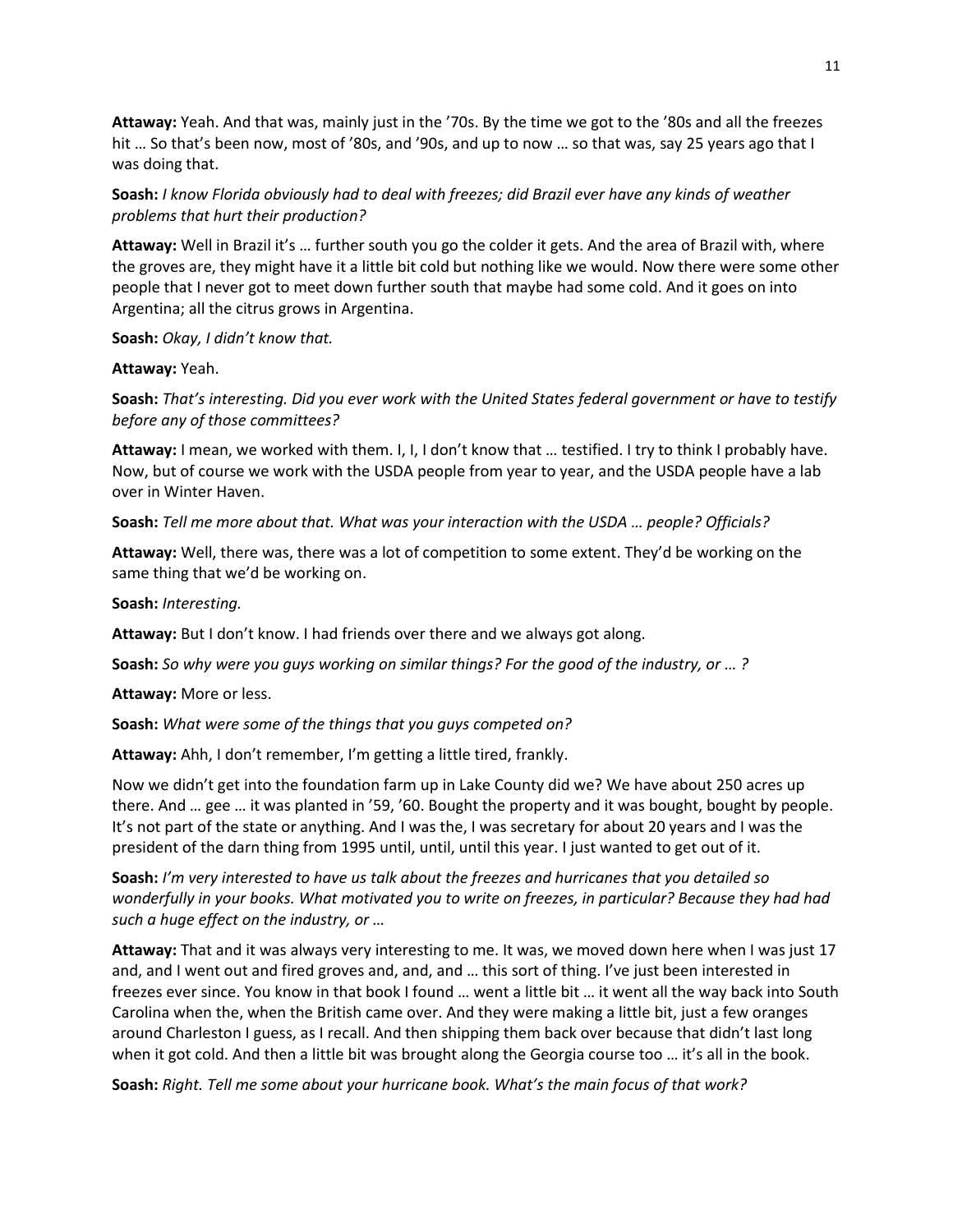**Attaway:** Well the main focus of that of course is the water, water … with the … with the, with the freezes we could fire, not very many people do it anymore but we have ways to blow the wind and everything, but with hurricanes, no, there's not much you can do.

**Soash:** *You're at the mercy of …*

**Attaway:** You're at the mercy of it, yeah.

**Soash:** *I read in your bio that as a little kid you used to track hurricanes by radio. That sounds like a neat experience.*

**Attaway:** Yeah. [laughter] I've been ham radio operator since 1959. You can see it on my car; it says K-4- I-I-F which is my car. Yeah for years and years the state has always allowed the people that are ham radio to put it on their tanks. Way on back; before I even started it.

**Soash:** *What motivated you as a young boy to want to track hurricanes?*

**Attaway:** [shrugs] I don't know. It's interesting. [smiles] You say as a boy, as a boy I still lived in Atlanta.

**Soash:** *Right.*

**Attaway:** And we were, we were not as interested in hurricanes, really until we moved down here.

**Soash:** *Yeah, obviously every Floridian has to deal with hurricanes as a big facet of life.*

**Attaway:** Yeah. Atlanta doesn't get hurricanes. Maybe get some wind up there, but …

**Soash:** *I assume citrus growers really dread hurricanes.*

**Attaway:** Of course.

**Soash:** *What are some of the effects hurricanes have on citrus groves?*

**Attaway:** Well, any number of things. They … if you … some groves are exposed area where they really get you. Other groves they don't get quite as much damage, but obviously it, it, it's the wind, or whatever what it is. And they, it can come in, it's, maybe it'll just blow off a little bit of fruit, maybe it'll blow off a little bit of … some leaves and stuff like that. But then when you get the hurricane come through with the 18 to 20 … and, and it just blows the trees over.

**Soash:** *Wow. Can it like uproot them out of the ground … in some cases?*

**Attaway:** A lot of people have, many times have gone in and were able to, to push a tree back up and make it grow.

**Soash:** *Wow, I'm surprised.*

**Attaway:** Yeah, that, that was done. Not, and that was done … along the sand Ridge or places like that. Now you get further south, south of Lake Okeechobee in that area, they really catch it down there.

**Soash:** *Do you remember any particularly destructive hurricanes during your life that really made a huge impact on the citrus industry?*

**Attaway:** I'd have to get my book and look it up.

**Soash:** *As a student of Florida Southern College I'm really interested to hear your memories about what Florida Southern was like during your time as a professor there.*

**Mims:** *He was a student.*

**Attaway:** Now I was not a professor there.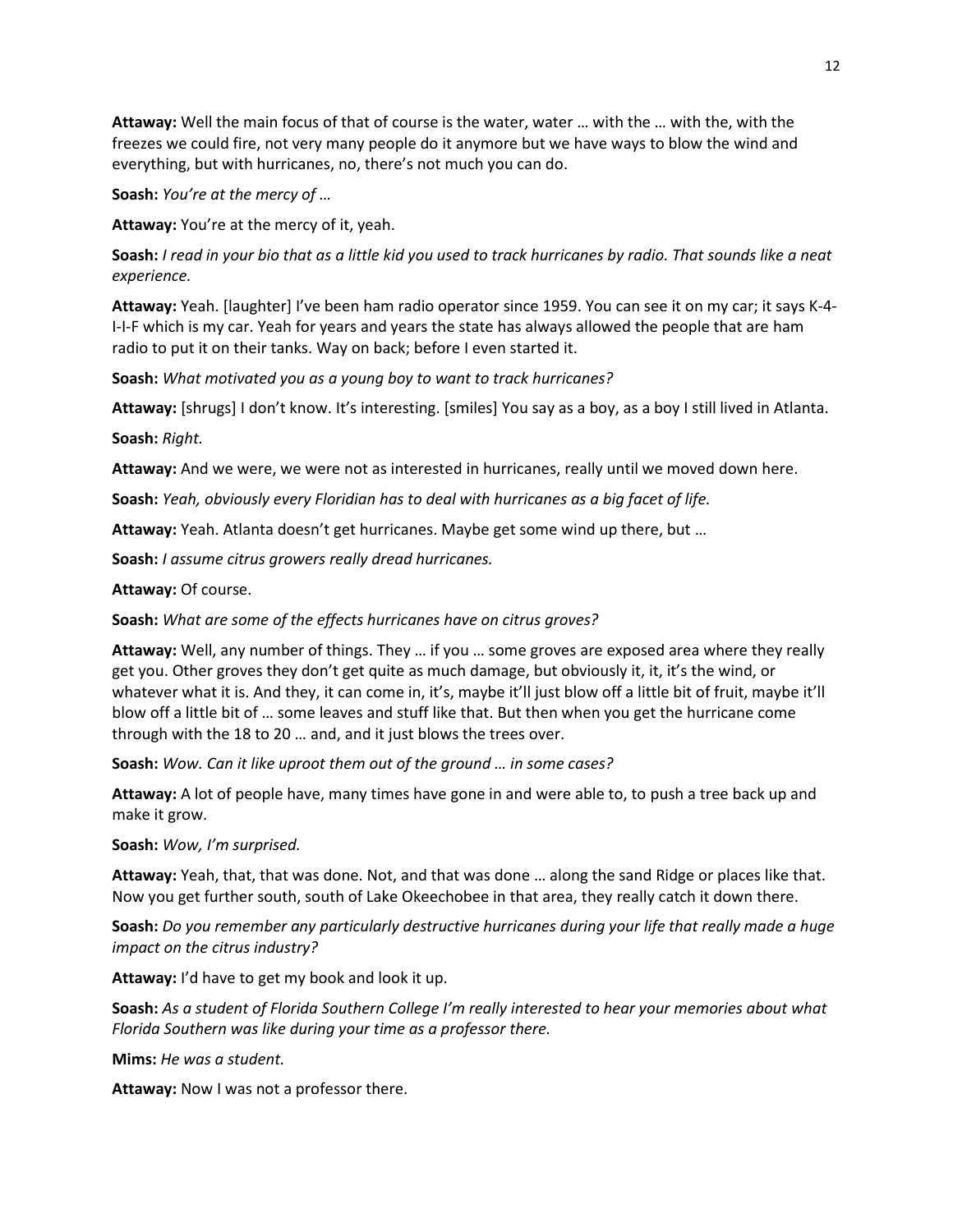**Soash:** *Oh.*

**Mims:** *Student. He's a graduate there.*

**Attaway:** I was a student.

**Soash:** *Oh. That's my fault. What years … '47 …*

**Attaway:** When I came in '47 … and, what's the man that really developed Florida Southern?

**Denham:** *Ludd Spivey.*

**Attaway:** Ludd Spivey. You know, he really went up, now I thought I was going to see, when we moved here just Florida people. He went up to … New Jersey and places like that and brought in a total number of people. And they were brought in, people who'd been in the war. And it was interesting. They were all people that probably would not have been able to go to college if, if, if this hadn't been so they would come back and go to college.

**Soash:** *The GI Bill and all of that.*

**Attaway:** The GI Bill and all those things. And here I was, 17 years old, most of these guys are in their 20s, and they were having a lot of trouble with chemistry and things like that and I used to go over and help them with it. So here I am a kid trying to help these people out.

**Soash:** *That's really cool. Did you, were you there when different buildings were being worked on or anything like that? Do you remember the formation of any of the …*

**Attaway:** Well when I was there the … trying to think of the name … we used to go there to have meetings and so forth … give me the names.

**Mims:** *Polk Science?*

**Attaway:** Pardon?

**Mims:** *The science building?*

**Attaway:** No that was later.

**Mims:** *Ordway? Ordway, the industrial arts building?*

**Attaway:** No, go back further. When I, I got there some of the buildings were already there. The name of the library.

**Mims:** *The* [E. T.] *Roux Library.*

**Attaway:** [E. T.] Roux Library was there. And the other library of course was years later. And then the one that was close to the library. The one that what's his name designed? You know the …

**Soash, Denham, and Mims in unison:** *Frank Lloyd Wright.*

**Attaway:** Frank Lloyd Wright, yeah.

**Soash:** *Did you ever see Frank Lloyd Wright on campus ever?*

**Attaway:** Oh yeah, he, he was there. In fact is, I was walking about as far as from here to that side. He was walking with Ludd Spivey, and he was upset because he thought Ludd Spivey was, was making it cheaper by putting more sand … sand in the thing and he was really fussing at Spivey, and Spivey was, Spivey was just, Spivey was taking it.

**Soash:** *So Mr. Spivey didn't want to antagonize Frank Lloyd Wright?*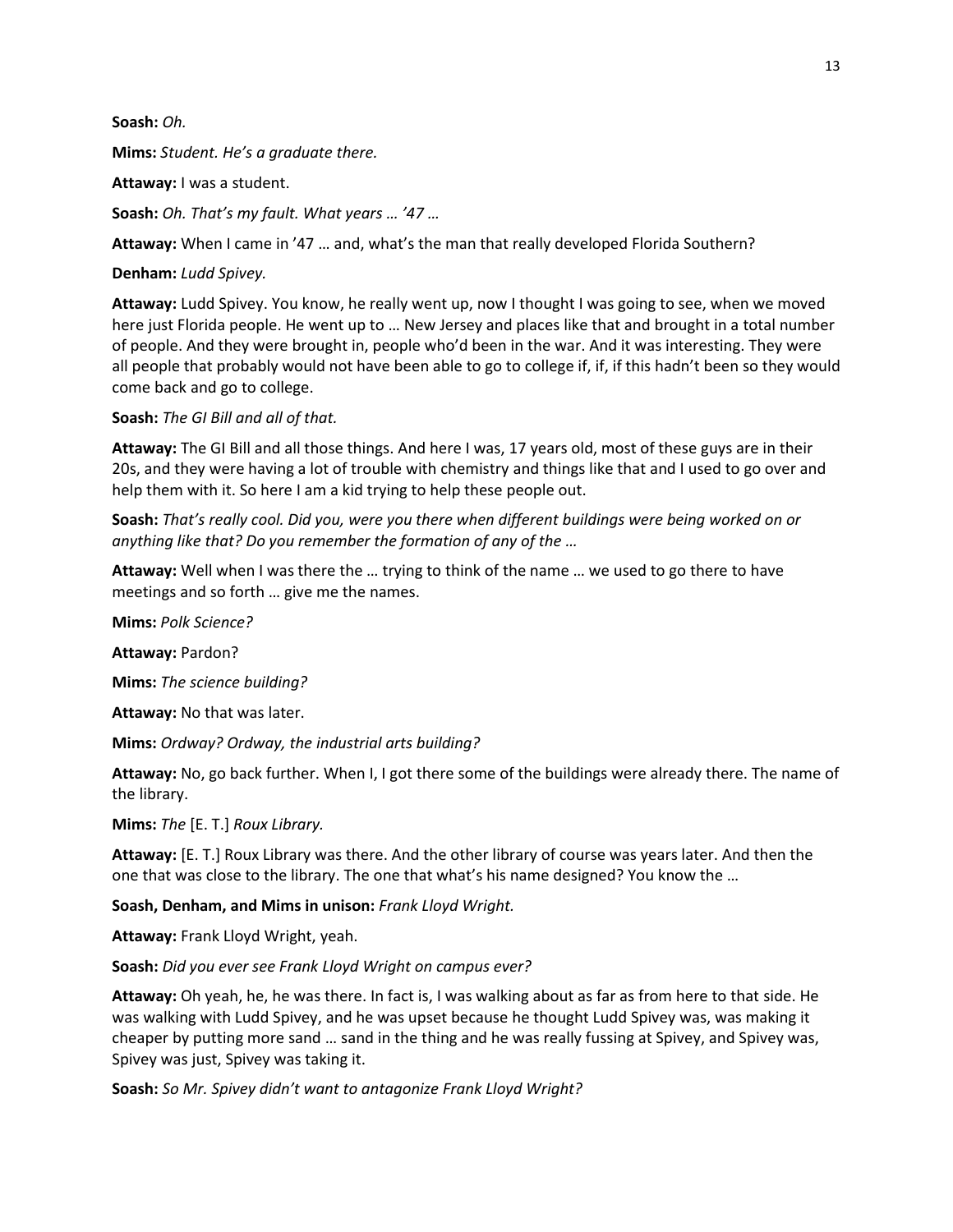**Attaway:** Oh heavens no, no. Another funny thing with Spivey, [makes statement that he asks to be off the record] … [laughter] … we didn't want to laugh or say anything. But he did that. I was there; I saw it. [laughter]

**Soash:** *That's a great story. Do you remember what Frank Lloyd Wright's personality was like?*

**Attaway:** I didn't get to know him.

**Soash:** *Was he a rushed person going from …*

**Attaway:** No, I don't think he was rushed. Not to me.

**Soash:** *Right.*

**Attaway:** But then, I, I didn't really have that much contact with him. I just happened to be walking behind him that day. I knew who he was, and I knew he was fussing at Spivey.

**Soash:** *Were the Esplanades up while you were … ?*

**Attaway:** They were. They were up. They were going along between the Esplanades and that's what they were fussing about.

**Soash:** *Okay.*

**Attaway:** Because he [Frank Lloyd Wright] thought that he, that they were beginning to crumble or something. And it was Spivey's fault.

**Soash:** *Of course it wasn't Frank Lloyd Wright's fault. It could never be Frank Lloyd Wright's fault.*

**Attaway:** You don't have to, if you put anything, quote me on any of this stuff I'll mark it out because it shouldn't be.

**Soash:** *That's fine. The Water Dome … was the Water Dome there while you were at Florida Southern? Or was there talk of forming a Water Dome?*

**Attaway:** The Water Dome was, was, was after I left. Yeah.

**Soash:** *Okay.*

**Denham:** *What were the buildings when you were on campus that were recognizable? That were either almost constructed or …*

**Attaway:** I just don't remember. You're getting a lot out of me that I didn't think you can because there's so much that I can't remember.

**Denham:** *Okay. Like the Annie Pfeiffer Chapel, for example, was that constructed or was it on its way?*

**Attaway:** No, the Annie Pfeiffer Chapel was the one where he did that. [making a reference to his previous off-the-record statement]

**Denham:** *Oh, okay, okay, okay.*

**Attaway:** Yeah, Annie Pfeiffer Chapel.

**Denham:** *That was the,* [Mims joins in] *that was the first one.*

**Attaway:** And after I left … down there … was when they put in the one that … I would call it the chemistry building, and so forth. I don't remember …

**Mims:** *Polk Science.*

**Attaway:** Yeah, Polk Science.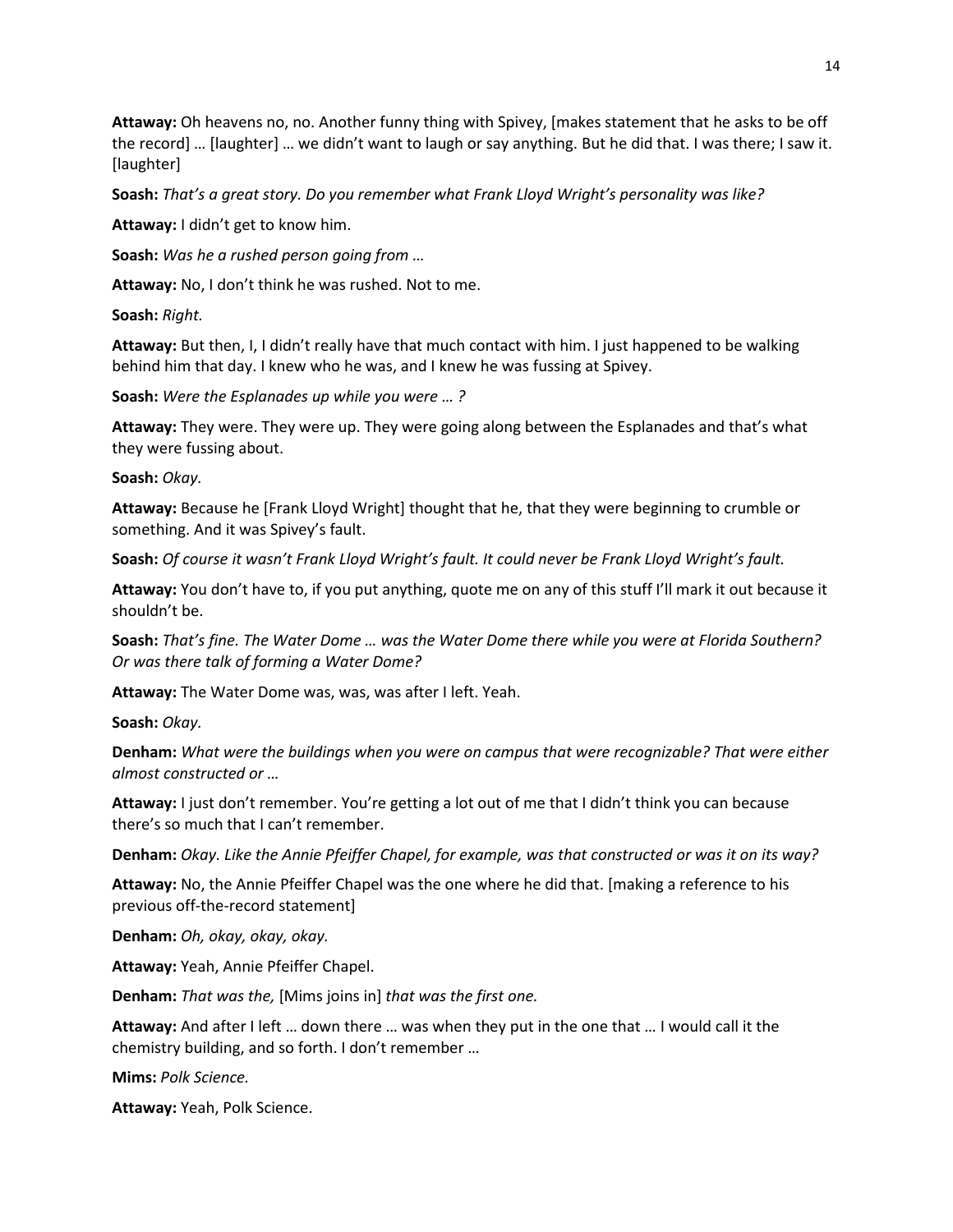**Soash:** *Finally …*

**Denham:** *Are there professors that you had at Florida Southern that you remember? Were there professors there that you remembered as being … inspirational, or … made an impact on you?*

**Attaway:** The one in chemistry, and I know him so well but I can't remember the name.

**Denham:** *Was it Professor Bly?*

**Attaway:** Bly, yes. Bly, we were, I was very close to Bly, even after I left Florida Southern.

**Denham:** *Can you talk a little bit about him and what, what kind of work that he was working on, and what you might have assisted him in? And also your collaboration after you left.*

**Attaway:** Dr. Bly was really not doing a lot of research. He was just a good teacher. And he was showing us how to do all these different things in the lab, that's what I remember him for. They weren't, they weren't doing very much anyway. And the one that, the one in …

**Mims:** *The one that did the research with vitamin P? The vitamin P research.*

**Attaway:** Yeah.

**Denham:** *Sokoloff?*

**Mims:** *Sokoloff?*

**Attaway:** Sokoloff, and there was another guy that I got to know really, very well, but I don't think that I remember his name. He's been dead several years. But the one that … oh what's his name … because Bly was chemistry and somebody else was physics, and this one was, was the regular math. His name's escaped me; he was very good, but it was a long time ago.

**Soash:** *It's okay. But it's fascinating to hear your memories of Florida Southern … what the campus was like, what the professors were like, so that's very interesting as a student there.*

**Attaway:** And then a lot of those buildings that they built for people to live in though were not there at that time either. A lot of that was done, was doing during that time.

**Denham:** *You mean the dormitories?*

**Attaway:** The dormitories, yeah. And of course the old dorms that were, they've been there forever I guess. There's a big brick building.

**Soash:** *Um …*

**Denham:** *What was in your decision to go to Florida Southern, obviously other than it was close by, was there any other draw that you had?*

**Attaway:** At the time that was, that was about it. We had moved down to Haines City and it was very convenient.

**Soash:** *Just to wrap up, is there anything about your involvement in Florida citrus that you'd like to talk about before we end? Have any final thoughts on your own career?*

**Attaway:** In that area I put down about the, the … what did I give you a while ago? [searching for papers] Anyway … no, no, no …

**Soash:** *I don't have anything else over here.*

**Attaway:** Well I'm trying to say the one where … the patents, the patents. And I've already given you that. I've written about the patents here but I think you've already got it.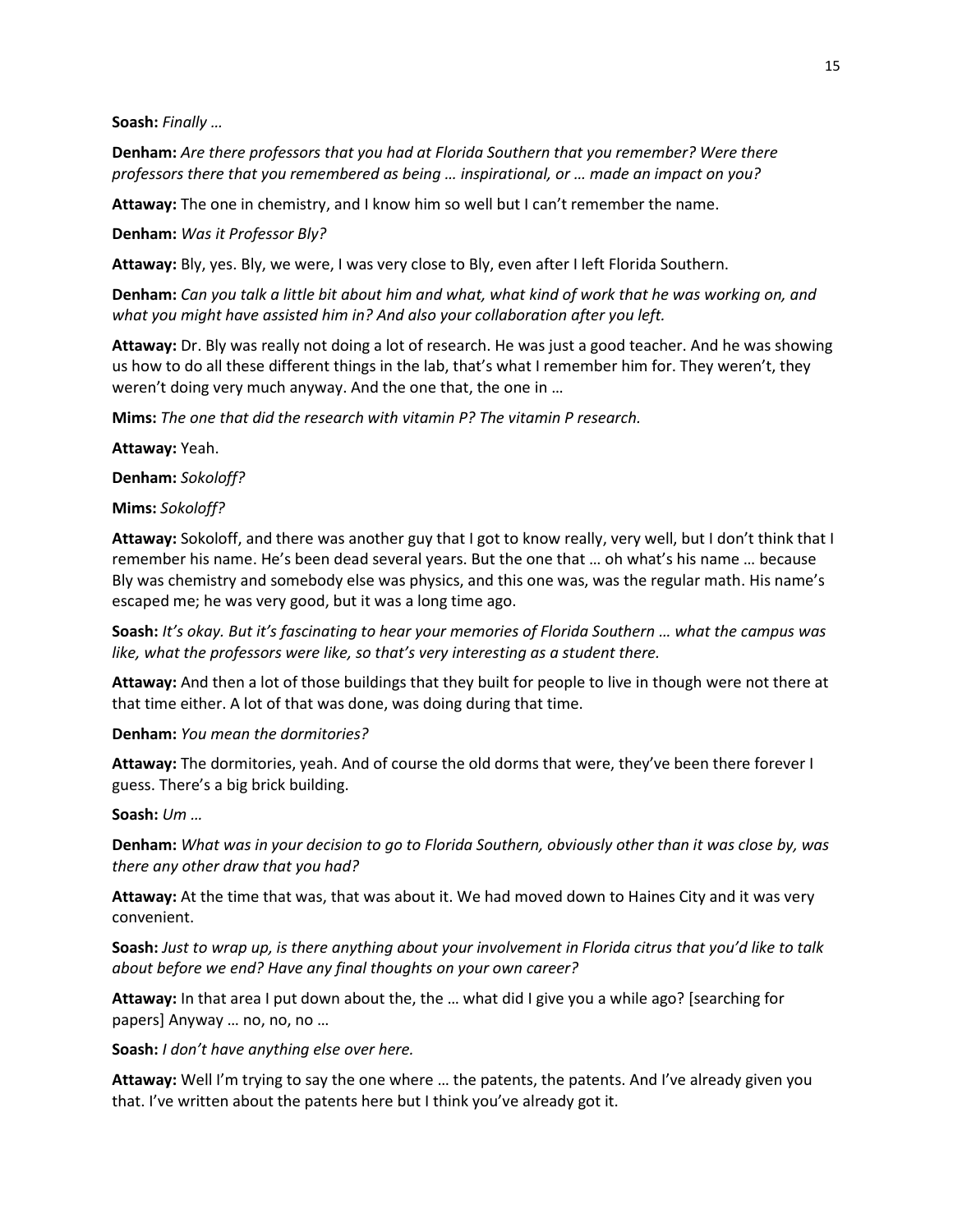**Soash:** *Oh, I'm sorry I didn't ask you this earlier; I got a little bit off track with the Florida Southern stuff, but the box tax that you worked with J. D. Alexander and Norman Todd, what is the box tax? I haven't been able to find any information on that.*

**Attaway:** Oh, we were really involved in that. And what it was trying to get money that could be used to do research in certain important areas in citrus is what it amounts to, yeah.

**Soash:** *What, obviously it was a tax on boxes, but shipping boxes, I'm assuming, or just the amount?*

**Attaway:** Amount of boxes.

**Soash:** *Okay.*

**Attaway**: A 90 pound box would be citrus.

S**oash:** *And it was levied on the growers of … ?*

**Attaway:** On the growers, yeah.

**Soash:** *How did the growers take to having a tax on them?*

**Attaway:** Well the growers, the growers were actually, were very much in favor it because they knew that it was going to allow work being done that would otherwise not be done.

**Soash:** *That's great.*

**Attaway:** Yeah.

**Soash:** *Well, I think that about wraps it up.*

**Attaway:** Larry did a lot in the box tax.

**Mims:** *Jackson?*

**Attaway:** Yeah, Larry Jackson did, and I did it for a while, and then the one who is … the very first guy with one in ... Lake Wales, he's in the legislature, tell me ...

**Mims:** *Time period?*

**Denham:** *Oh. Rick Dantzler.*

**Attaway:** No.

**Denham:** *No, not Rick Dantzler, I'm sorry, Lake Wales.*

**Attaway:** Lake Wales.

**Denham:** *He would be Winter Haven.*

**Attaway:** He's in the legislature right now. He, he's a senator. From here.

**Denham:** *Baxter Troutman?*

**Attaway:** No. I mean, I, I, I, I know the guy …

**Mims:** *State level?*

**Denham:** *No, not Adam Putnam of course?*

**Attaway:** No, no, no, no … they … he, he's from the family that owns hundreds of, hundreds of groves. He's been in the legislature for …

**Denham:** *We, we'll find out, we'll find out.*